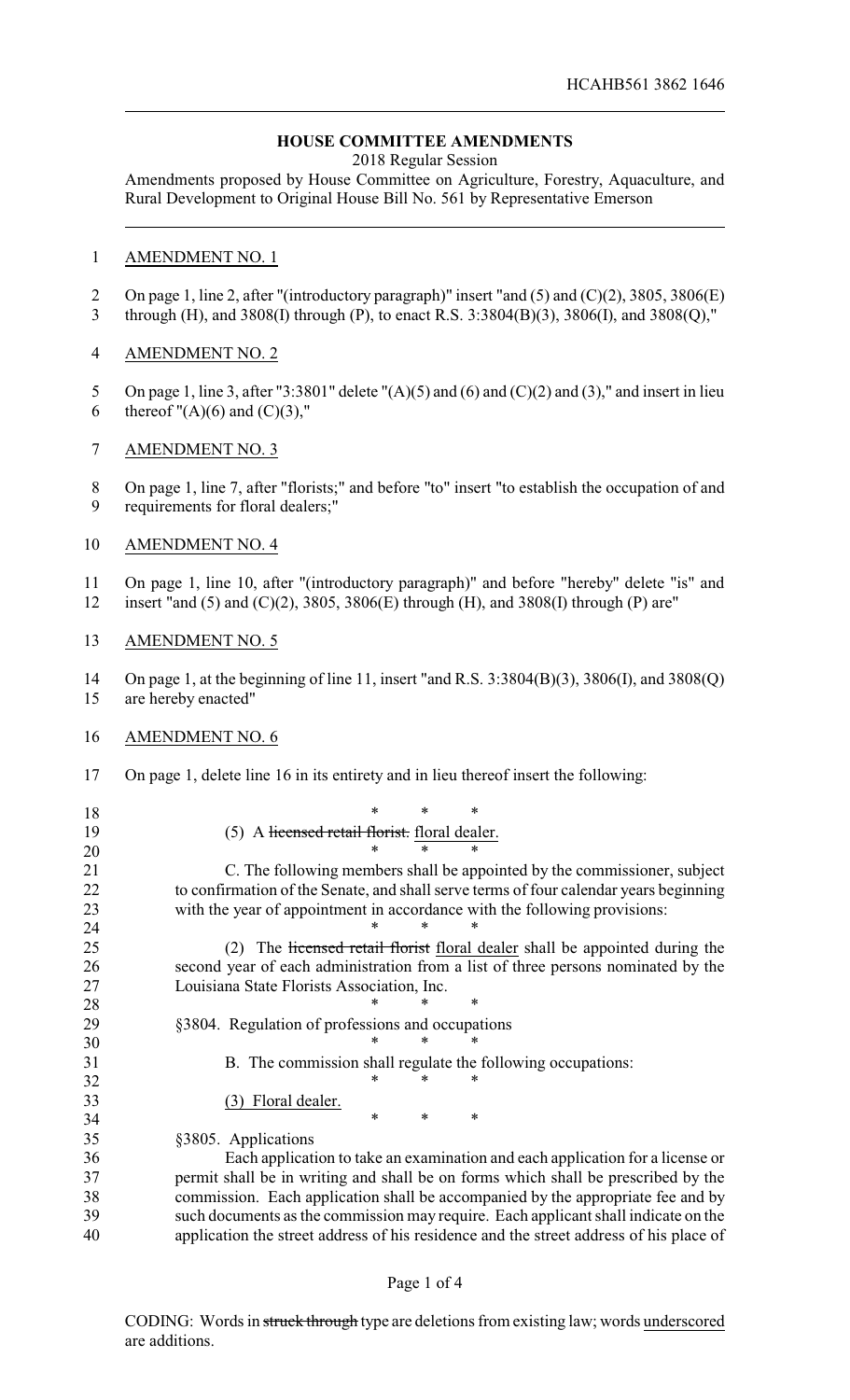business. If the residence or place of business does not have a street address, the applicant shall provide sufficient information to establish the physical location of the residence or place of business. Each applicant for a nursery stock dealer's permit 4 dealer, or a cut flower dealer's dealer, or floral dealer permit shall have an identifying sales tax number issued by the secretary of revenue and taxation and shall indicate that number on the application.

7 \* \* \* \*

 §3806. Fees \* \* \* E. The permit fee for each floral dealer's permit which is issued or renewed 11 by the commissioner shall not be less than seventy dollars nor more than one hundred forty dollars per permit. **E.** F. In addition to the fees provided for in Subsections B, C, and D, and E of this Section, each applicant who applies for the renewal of a license or permit more than fifteen working days after his license or permit has expired shall pay a late fee of twenty-five dollars for each late application. 17 F. G. The fees established in this Section shall not be refundable except under such conditions as the commission may establish. 19 <del>G.</del> H. (1) All assessments, fees, penalties, and all other funds received under the provisions of this Chapter, subject to the exceptions contained in Article VII, Section 9 of the Constitution of Louisiana, shall be deposited immediately upon receipt into the state treasury and shall be credited to the Bond Security and Redemption Fund. 24 (2) Out of the funds remaining in the Bond Security and Redemption Fund<br>25 after a sufficient amount is allocated from that fund to navall obligations secured by after a sufficient amount is allocated from that fund to pay all obligations secured by the full faith and credit of the state which become due and payable within any fiscal year, the treasurer, prior to placing the remaining funds in the state general fund, shall pay an amount equal to the total amount of funds paid into the state treasury under the provisions of this Chapter into a special fund which is hereby created in the state treasury and designated as the Horticulture and Quarantine Fund. (3) All unexpended and unencumbered monies in the fund at the end of the fiscal year shall remain in the fund. The state treasurer shall invest monies in the fund in the same manner as monies in the state general fund. All interest earned on monies from the fund invested by the state treasurer shall be deposited in the fund. (4) Subject to appropriation, the monies in the fund shall be used for the following purposes: (a) To provide for the expenses of the program established by this Chapter and the expenses of the office of agricultural and environmental sciences, as determined by the commissioner. (b) To fund any and all costs related to the purposes of this Chapter and to carrying out the powers and duties granted the commission and the commissioner under this Chapter. 43 H. I. The commission is authorized to promulgate rules and regulations, in accordance with the Administrative Procedure Act, necessary to implement the provisions of this Section. 46 \* \* \* \* \* §3808. Terms and conditions of licenses and permits 48 \* \* \* \* 49 I. A cut flower dealer's permit authorizes the holder to do any of the following: (1) Sell sell cut flowers either singly or in bunches, or both. However, the holder of a cut flower permit may not sell cut flowers within three hundred feet of 53 the place of business of another person engaged in the profession of retail florist.<br>54 cocupation of floral dealer. occupation of floral dealer. (2) Operate under that permit a vending machine for the sale of cut flowers and floral design in accordance with the provisions of this Chapter and the rules and regulations adopted pursuant to this Chapter, if the holder is engaged in the profession of retail florist.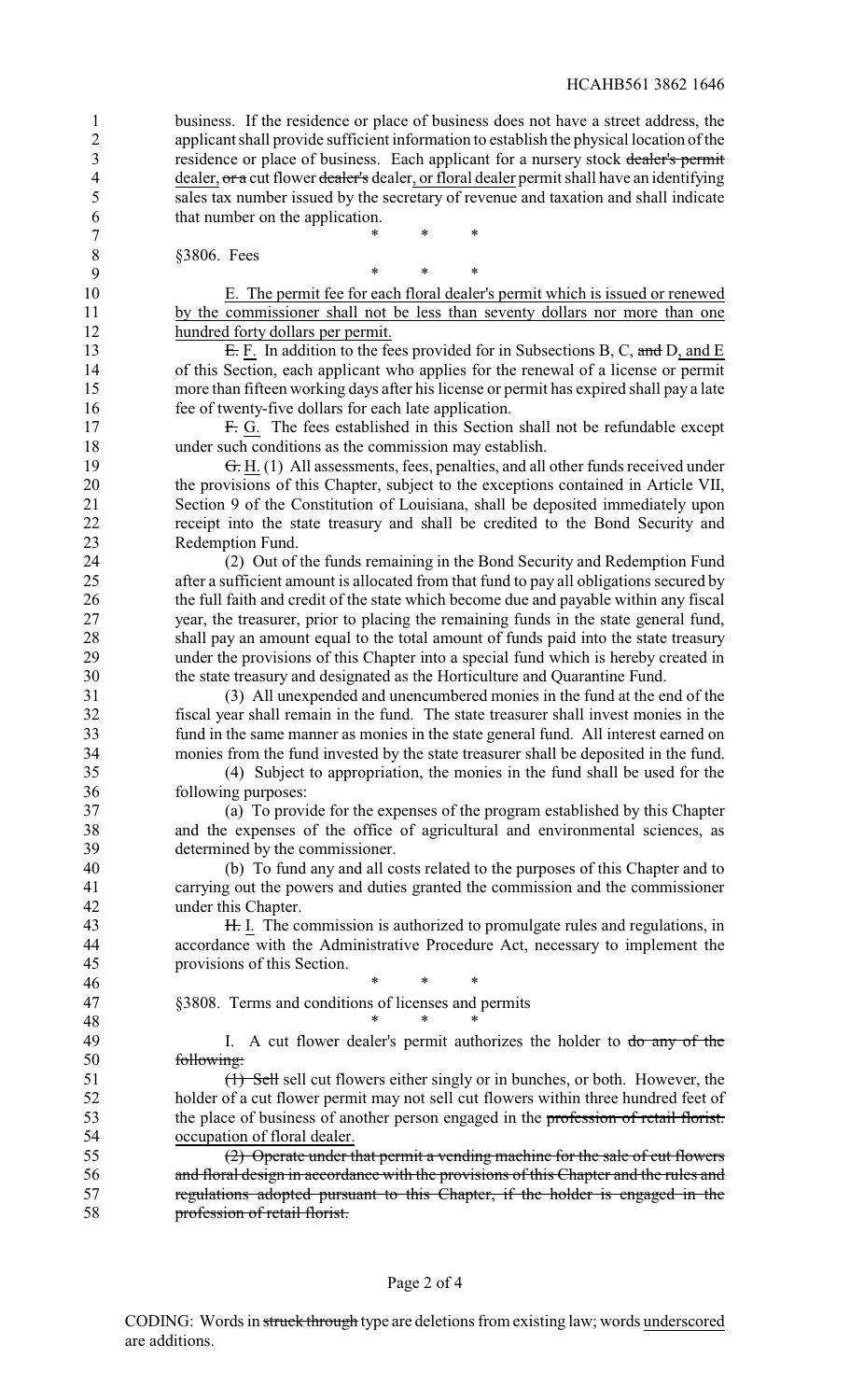| 1                        | J. A floral dealer's permit authorizes the holder to sell cut flowers and                |
|--------------------------|------------------------------------------------------------------------------------------|
| $\overline{2}$           | ornamental plants in pots. Each person engaged in the occupation of floral dealer        |
| 3                        | may operate a vending machine at a location remote from the individual's place of        |
| $\overline{\mathcal{A}}$ | business for the sale of cut flowers, subject to all of the following requirements:      |
| 5                        | (1) No permittee shall operate more than five vending machines at any time.              |
| 6                        | The permittee shall obtain a floral dealer's permit for each vending<br>(2)              |
| 7                        | machine.                                                                                 |
|                          |                                                                                          |
| $\,8\,$                  | (3) The cut flowers sold from the vending machine shall be inspected at the              |
| 9                        | owner's place of business prior to placement in the vending machine.                     |
| 10                       | (4) The vending machine is monitored in person or electronically by an                   |
| 11                       | employee of the business at least once each business day and serviced as needed.         |
| 12                       | (5) The permittee shall not operate vending machines outside the parish more             |
| 13                       | than twenty-five miles beyond their place of business.                                   |
| 14                       | <b>H.</b> K. Each person issued a permit under pursuant to the provisions of this        |
| 15                       | Chapter shall meet the occupational standards determined by the commission for           |
| 16                       | each occupation and shall notify the commission of each change in the address of the     |
| 17                       | permit holder.                                                                           |
| 18                       | K. L. Each person who holds a valid Louisiana Nursery Certificate Permit                 |
|                          |                                                                                          |
| 19                       | may use that permit in lieu of a nursery stock dealer's permit, or a cut flower dealer's |
| 20                       | permit, or both, at any one outlet.                                                      |
| 21                       | E. M. Each nursery stock dealer and cut flower dealer shall secure an                    |
| 22                       | appropriate permit for each outlet operated by the dealer.                               |
| 23                       | M. N. Each license and permit issued under pursuant to the provisions of this            |
| 24                       | Chapter shall expire on January thirty-first of each year and may be renewed in          |
| 25                       | accordance with rules adopted by the commission.                                         |
| 26                       | N. O. Each holder of a license or permit issued under pursuant to the                    |
| 27                       | provisions of this Chapter shall present such license or permit upon demand of any       |
| 28                       | authorized agent of the horticulture commission.                                         |
| 29                       | $\Theta$ . P. Utility arborists shall be subject to the following provisions:            |
|                          |                                                                                          |
| 30                       | (1) A utility arborist's license authorizes the holder thereof to recommend or           |
| 31                       | execute the removal of trees or portions of trees along utility rights of way.           |
| 32                       | (2) For license renewal, each utility arborist is required to attend a continuing        |
| 33                       | training seminar as determined by rule by the commission.                                |
| 34                       | P. Q. Landscape irrigation contractors shall be subject to the following                 |
| 35                       | provisions:                                                                              |
| 36                       | (1) Notwithstanding any other law to the contrary, a landscape irrigation                |
| 37                       | contractor's license authorizes the holder to construct, install, connect, repair,       |
| 38                       | maintain, improve, or alter any portion of a landscape irrigation system, including      |
| 39                       | the required wiring within that system, and to install and connect the landscape         |
| 40                       | irrigation system to the required power supply and to a public or private water supply   |
|                          |                                                                                          |
| 41                       | system.                                                                                  |
| 42                       | (2) For license renewal, each landscape irrigation contractor shall obtain               |
| 43                       | continuing training as determined by rule of the commission.                             |
| 44                       | (3) He shall request and be issued any necessary permits from any governing              |
| 45                       | authority.                                                                               |
| 46                       | (4) Prior to connecting to a public or private water supply system, a licensed           |
| 47                       | landscape irrigation contractor shall obtain a water supply protection specialist        |
| 48                       | endorsement from the State Plumbing Board. The State Plumbing Board shall issue          |
| 49                       | a special endorsement of a water supply protection specialist to any licensed            |
| 50                       | landscape irrigation contractor who completes the training required by the State         |
| 51                       | Plumbing Board as provided for in R.S. $37:1368(H)(1)$ ; however, neither a              |
| 52                       | journeyman plumber's license nor a master plumber's license shall be required.           |
|                          |                                                                                          |
| 53                       | (5) Backflow prevention devices shall be installed in accordance with the                |
| 54                       | provisions of Part XIV of the Louisiana State Sanitary Code by a person holding a        |
| 55                       | water supply protection specialist endorsement.                                          |
| 56                       | (6) Nothing in this Subsection shall permit any licensed landscape irrigation            |
| 57                       | contractor to perform any electrical or plumbing services not provided for in this       |
| 58                       | Subsection, for which a license is required from any other regulatory board. Nothing     |
| 59                       | in this Subsection shall prohibit a licensed electrician or plumber from providing       |
|                          |                                                                                          |